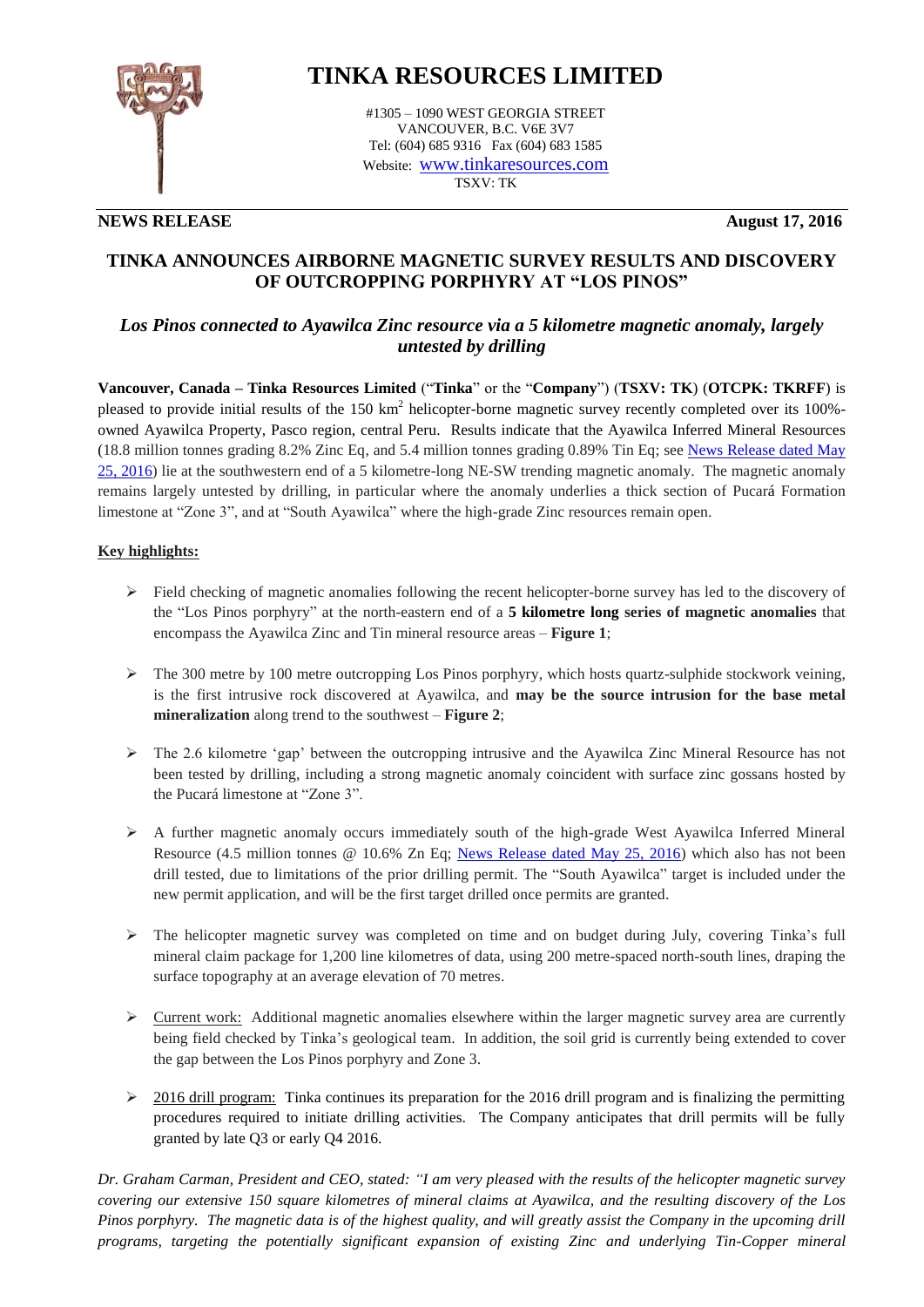*resources. These new magnetic data indicate that Ayawilca is a larger mineralized system than was previously recognized, with potential for additional discoveries including skarn mineralization along trend of the existing mineral resources".* 

*Dr. Carman further added: "The zinc and tin mineralization found to date at Ayawilca is hosted by Pucará limestone. This formation hosts the giant Cerro de Pasco zinc-lead-silver mine 40km south of Ayawilca, as well as several other producing zinc mines in this prolific base metals region of central Peru. The 5 kilometre magnetic trend linking the Los Pinos porphyry with known Ayawilca mineral resources covers extensive, as yet untested, Pucará limestone outcrops with surface evidence of mineralization. Magnetic anomalies indicate iron-rich minerals at depth, minerals that have been shown in past drilling to be either coincident with, or very close to, significant zinc and/or tin mineralization. We are confident that with further drilling, planned to commence in 2016, Tinka will significantly expand its zinc and tin ( copper) mineral resources".* 

The qualified person, Dr. Graham Carman, Tinka's President and CEO, and a Fellow of the Australasian Institute of Mining and Metallurgy, has reviewed and verified the technical contents of this release.

#### **About Tinka Resources Limited**

Tinka is an exploration and development company with projects in Peru. Tinka's focus is on its 100%-owned Ayawilca Property in the highly mineralized zinc-lead-silver belt of central Peru, 200 kilometres north of Lima and 40 kilometres from Peru's largest historic zinc mine at Cerro de Pasco. Ayawilca has two separate Inferred Mineral Resource Zones of 18.8 Mt at 8.2% Zinc Eq, and 5.4 Mt at 0.89% Tin Eq, both open for expansion (news release of [May 25, 2016\)](https://www.tinkaresources.com/news/tinka-increases-inferred-mineral-resources-at-ayawilca-zinc-resource-now-18-8-million-tonnes-at-8-2-zinc-eq-initial-tin-resource-5-4-million-tonnes-at-0-89-tin-eq). The Colquipucro silver deposit, located 2km north of the Ayawilca Zinc Zone, has Indicated Mineral Resources of 2.9 Mt at 112g/t Ag for 10.4 Moz Ag and Inferred Mineral Resources of 2.2 Mt at 105g/t Ag for 7.5 Moz Ag contained in 'higher-grade lenses' within a larger lower-grade resource envelope (news release of [Feb' 26, 2015\)](https://www.tinkaresources.com/news/00-00-tinka-announces-initial-inferred-zinc-resource-of-13-3-million-tonnes-grading-7-697874).

On behalf of the Board,

"*Graham Carman*" Dr. Graham Carman, President & CEO

**Investor Information: [www.tinkaresources.com](http://www.tinkaresources.com/)** Rob Bruggeman 1.416.884.3556 [rbruggeman@tinkaresources.com](mailto:rbruggeman@tinkaresources.com) **Company Contact:** Mariana Bermudez, 1.604.699.0202 [info@tinkaresources.com](mailto:info@tinkaresources.com)

**Forward Looking Statements:** Certain information in this news release contains forward-looking statements and forward-looking information within the meaning of applicable securities laws (collectively "**forward-looking statements**"). All statements, other than statements of historical fact are forward-looking statements. Forward-looking statements are based on the beliefs and expectations of Tinka as well as assumptions made by and information currently available to Tinka's management. Such statements reflect the current risks, uncertainties and assumptions related to certain factors including, without limitations, timing of commencement of drill program, the Company's expectations regarding mineral resource calculations, capital and other costs varying significantly from estimates, production rates varying from estimates, changes in world metal markets, changes in equity markets, uncertainties relating to the availability and costs of financing needed in the future, equipment failure, unexpected geological conditions, imprecision in resource estimates or metal recoveries, success of future development initiatives, competition, operating performance, environmental and safety risks, delays in obtaining or failure to obtain necessary permits and approvals from local authorities, community agreements and relations, and other development and operating risks. Should any one or more of these risks or uncertainties materialize, or should any underlying assumptions prove incorrect, actual results may vary materially from those described herein. Although Tinka believes that assumptions inherent in the forward-looking statements are reasonable, forward-looking statements are not guarantees of future performance and accordingly undue reliance should not be put on such statements due to the inherent uncertainty therein. Except as may be required by applicable securities laws, Tinka disclaims any intent or obligation to update any forward-looking statement.

*Neither the TSX Venture Exchange nor its Regulation Services Provider (as that term is defined in the policies of the TSX Venture Exchange) accepts responsibility for the adequacy or accuracy of this news release.*